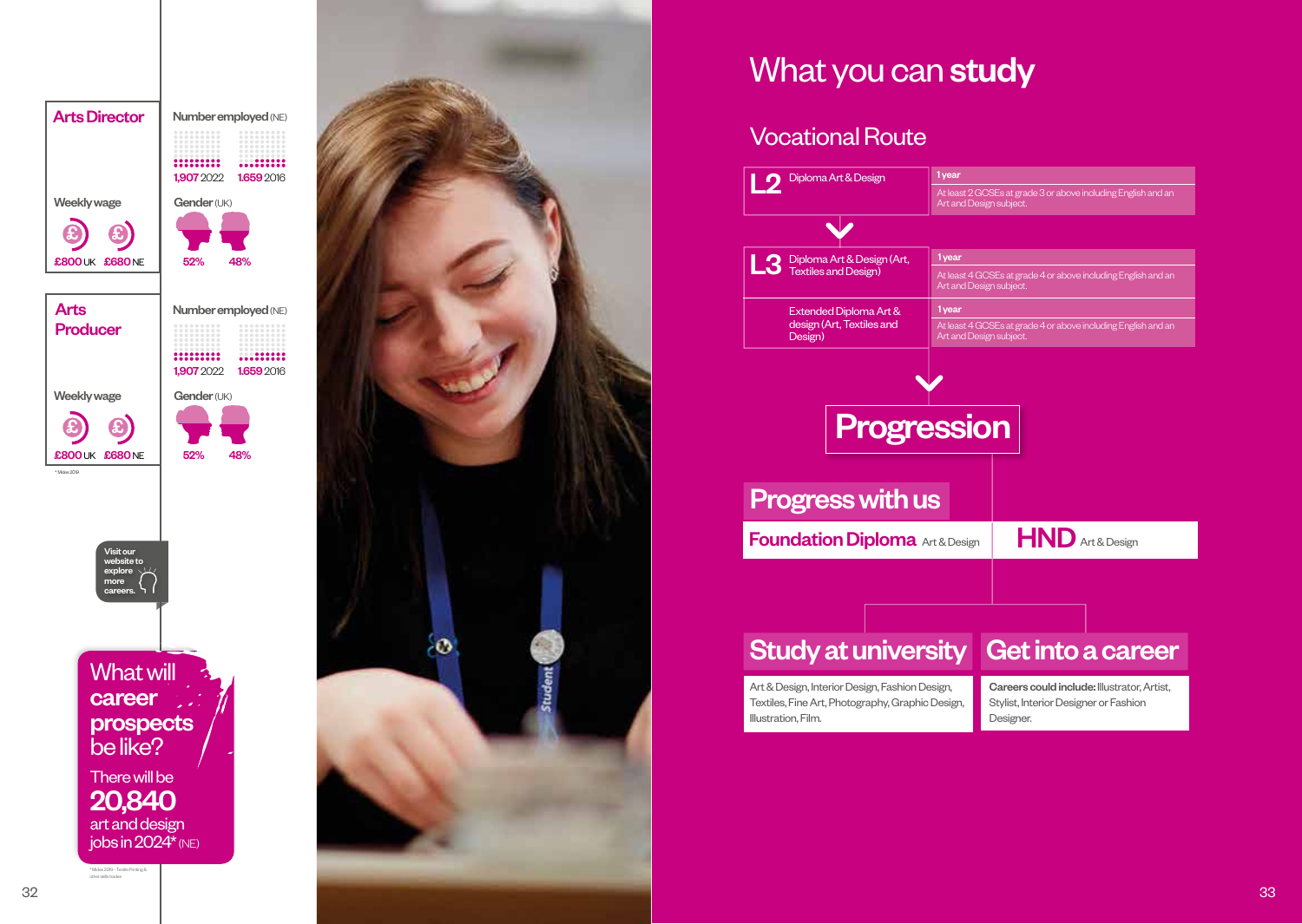### VFX Producer

- > VFX Producers manage the whole process of creating the VFX for film or TV.
- > VFX producers write the bid; the document through which they persuade the Film or TV Series' Producer to take their VFX studio on to do VFX work on a project. VFX Producers put together the team of VFX artists and other technical staff.
- > They set the schedules for the work and they manage the budget. While filming is happening, VFX Producers work closely with the live-action production crew. They also work with the Editor in post-production. They communicate between the crew and Editor.

#### Animator

- > Animators imbue figures with personality by making them move in ways that show their character and emotion.
- > They create animation 'frames' (images), using the 'rig' (the digitally moveable 3D model). In the VFX industry, Animators produce work to be integrated into the live-action footage of a film or TV programme.
- > Animators in the VFX industry are either employed by VFX studios or they work as freelancers.





## What you can study

### Vocational Route